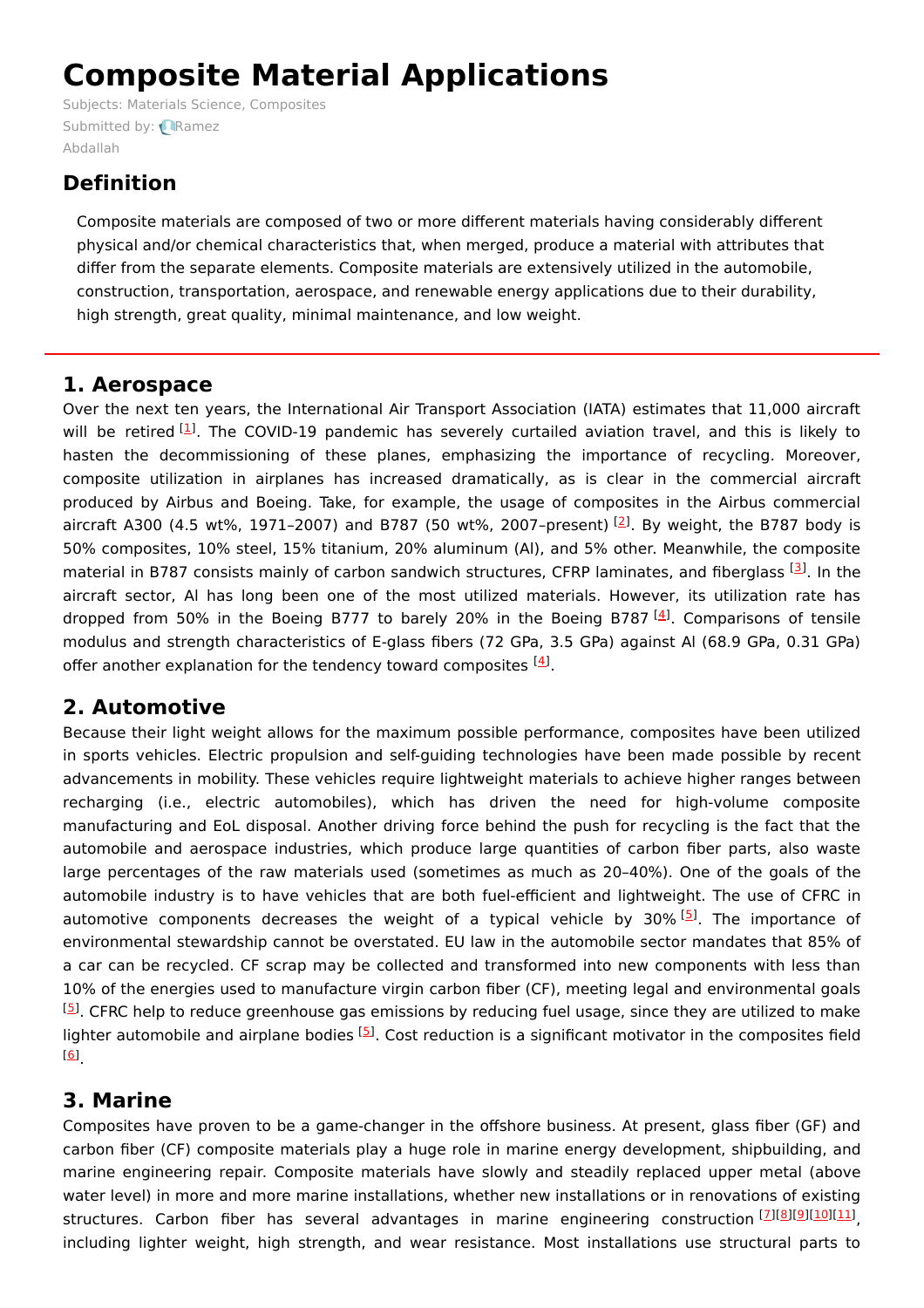replace traditional building materials, reducing the high freight weight, seawater corrosion, and the problems arising from rebar materials [\[12](#page-3-11)][\[13](#page-3-12)]. The following are the primary advantages of GRP for maritime applications: environmental resistance, durability, cost-effectiveness, the ability to mold complex, seamless objects, the ability to adjust strength to load circumstances, excellent strength-toweight ratio, light weight (about half that of similar steel constructions), low maintenance/repairability, and excellent long-term durability [\[12](#page-3-11)][\[13](#page-3-12)].

## **4. Wind Energy**

Composites are used in wind turbines because of their high specific strength. According to the GWEC, the total number of utility-scale wind turbines installed throughout the world has surpassed 330,000, most of which are projected to last 20–25 years. The first significant group of wind turbines made of composite materials will approach their EOL in the 2020s [\[14](#page-3-13)]. As a result of the approaching challenge of recycling wind turbine blades, roughly two gigawatts are expected to be replaced in 2019 and 2020 [\[15](#page-3-14)]. Denmark, for example, was a significant participant in the initial implementation of wind turbines, and has now become one of the first countries to tackle the mass disposal problem [[14](#page-3-13)]. Some EU nations have prohibited the disposal of composite blades in landfills for environmental reasons [[16](#page-3-15)], necessitating the development of novel EOL solutions for composites in this industry. The used scrap blade materials are anticipated to double in the next decade, from 1,000,000 t in 2020 to 2,000,000 t in 2030  $[17]$ . An estimated 25% of all EOL trash will be generated in the EU, according to estimates <sup>[[6](#page-3-5)]</sup>.

The majority of turbine rotors feature three blades, with sizes ranging from 12 m to 80 m or more. Several of these blades are expected to be phased out shortly <sup>[[14](#page-3-13)]</sup>. Siemens Gamesa Renewable Energy (SGRE) has a capacity of 14 MW wind turbines with Integral Blades that are 108 m long. The radius of the rotor is 111 m. As we enter the 2020s, recycling will become increasingly important. Nowadays, about 90% of the entire mass of wind turbines is recyclable, and the wind energy sector uses about 2.5 million tons of composite material worldwide <sup>[[16](#page-3-15)]</sup>. Furthermore, by 2023, about 14,000 blades (weighing 40,000-60,000 tons) will be decommissioned. The wind industry prioritizes the recycling of these obsolete blades <sup>[[16](#page-3-15)]</sup>. For disassembly, collecting, transportation, waste disposal, and restructuring of composite materials into production chains, this challenge requires both logistical and technical solutions [[16](#page-3-15)].

#### **5. Construction and Infrastructure**

Perhaps the most intriguing application of sophisticated composite materials so far is a functional bridge on the state highway system. Hollow carbon composite tubes and lightweight concrete were employed in its construction. ACMs are excellent for seismic retrofitting because of their flexibility and ease of application. They are now a valuable resource for retrofitting and improving processes in forensic engineering. Glass and carbon fibers are most commonly used in epoxy resin matrixes <sup>[\[18](#page-3-17)]</sup>.

Additionally, after wind turbines, WPCBs are one of the fastest-growing worldwide waste sources, accounting for a major portion of overall electronic waste and containing 27.4–45.55 wt% GF. Owing to the existence of hazardous metals and organic substances, as well as GFs, the recovery of WPCBs to retrieve GFs is a difficult procedure [\[19](#page-3-18)117].

Composite material recycling will become more important in the 2020s and beyond as efforts are made to cut down on pollution and fulfill demand. **Figure 2** shows the global composite materials' market size distribution by application in 2020.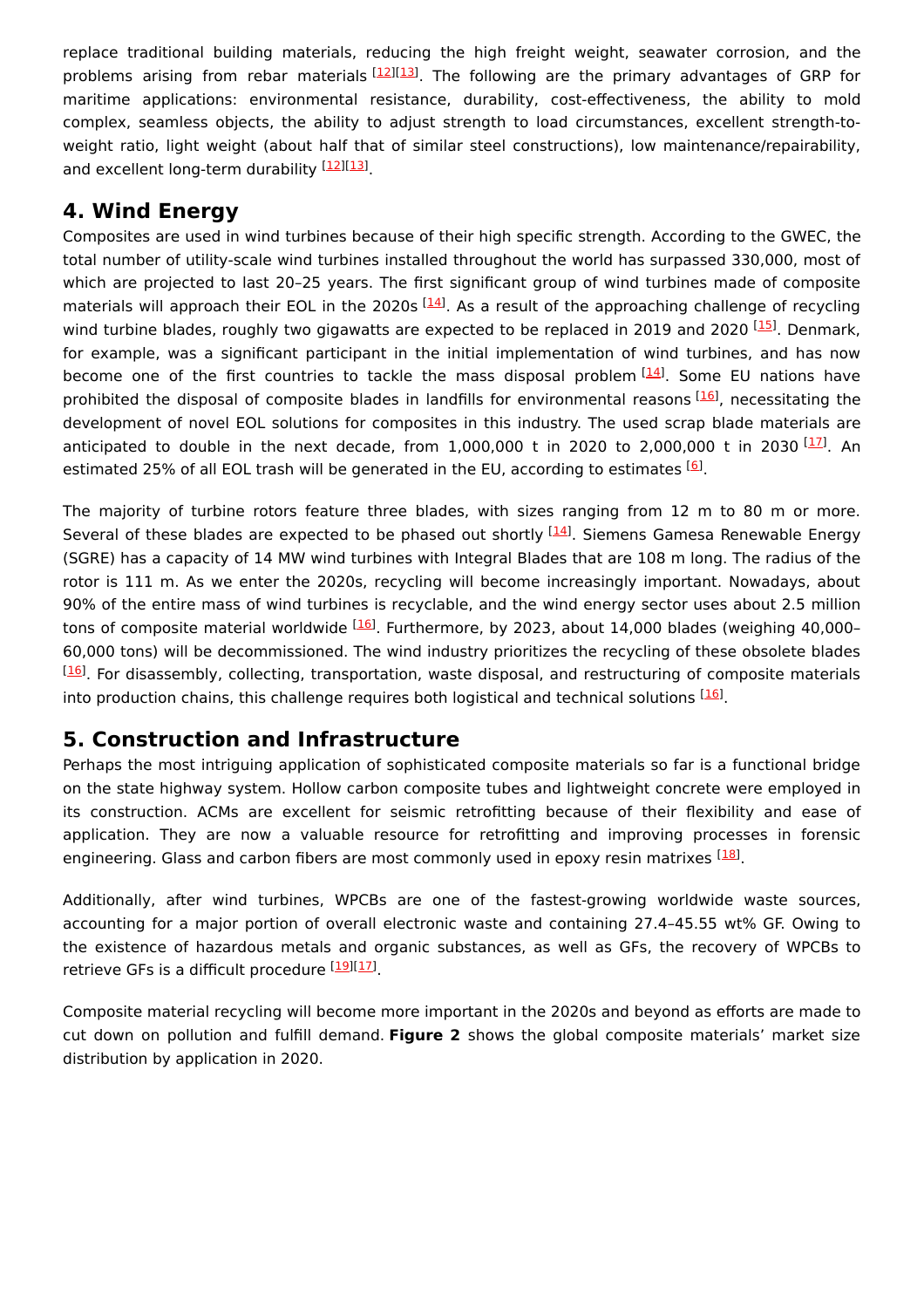

**Figure 2.** Global composite materials' market size distribution, by application, in 2020 <sup>[\[5](#page-3-4)]</sup>.

Among composite materials, fiber-reinforced composites (FRC) are the most widely utilized [[20](#page-3-19)][\[21\]](#page-3-20)[[22](#page-3-21)][\[23\]](#page-3-22)[[24](#page-3-23)]. The remarkable material characteristics of CFRC and GFRC make them particularly useful in this regard [\[25](#page-3-24)][\[26](#page-3-25)][\[27](#page-3-26)][\[28](#page-3-27)]. FRC materials are attractive as a replacement for steel and other materials due to their low weight, high strength, durability, and form flexibility. CF and GF, with polyester matrix resin as components, were used to create modern FRC materials in the early 1950s. They're commonly utilized in the construction of boats, automobiles, and storage tanks [\[26](#page-3-25)]. The international market for composite materials is growing and is estimated to exceed \$96 billion in 2020, up 40% from 2014. Carbon and glass fibers are the most common materials; CFRC and GFRC products account for \$57 billion and \$30 billion, respectively, of the \$96 billion <sup>[\[5](#page-3-4)]</sup>.

The FRC industry's expansion has boosted both productivity and consumption. However, it has also resulted in a large number of EOL materials. The struggle to preserve and recycle EOL scrap FRC has become a major barrier to the sustainability of a circular economy. In the past, the industry rushed to use these materials without understanding how to properly dispose of them. For decades, the two most common disposal techniques used by the composite industry were landfill and incineration. The drawbacks of these techniques have led to increased environmental awareness, resulting in the search for sustainable disposal methods and strategies to avoid trash accumulation [[29](#page-4-0)][[30](#page-4-1)][[31](#page-4-2)][[32](#page-4-3)][[33](#page-4-4)][[34](#page-4-5)][[35](#page-4-6)].

Over the past few years, several studies have analyzed market demand for various composites, as well as the associated quantity of accumulating waste, in order to minimize the unavoidable negative effects. The market for fiber-reinforced polymer composites (FRPC) in the United States was about \$12 billion in 2020, with a yearly growth rate of 6.6% <sup>[\[36\]](#page-4-7)[[37](#page-4-8)]</sup>. To meet such a high need for virgin carbon fiber (vCF) and virgin glass fiber (vGF), the accumulating CFRC and GFRC waste must be recycled effectively, to minimize environmental consequences while also meeting the demand <sup>[[38\]](#page-4-9)</sup>. However, converting CFRP and GFRP into useful resources is a difficult problem that threatens the future of the fiber-based industry . [[39](#page-4-10)][\[40\]](#page-4-11)[[41](#page-4-12)][\[42\]](#page-4-13)

As a result, the treatment and recycling of FRC materials such as CFRC/GFRC within environmental constraints, government regulations, manufacturing costs, resource management, and economic opportunity are all critical worldwide problems. The present research demonstrated the influence of the pyrolysis technique as a rising and feasible technology for FRC recycling. This research will help to systematize technological knowledge of CFRC/GFRC recycling processes such as pyrolysis.

#### **References**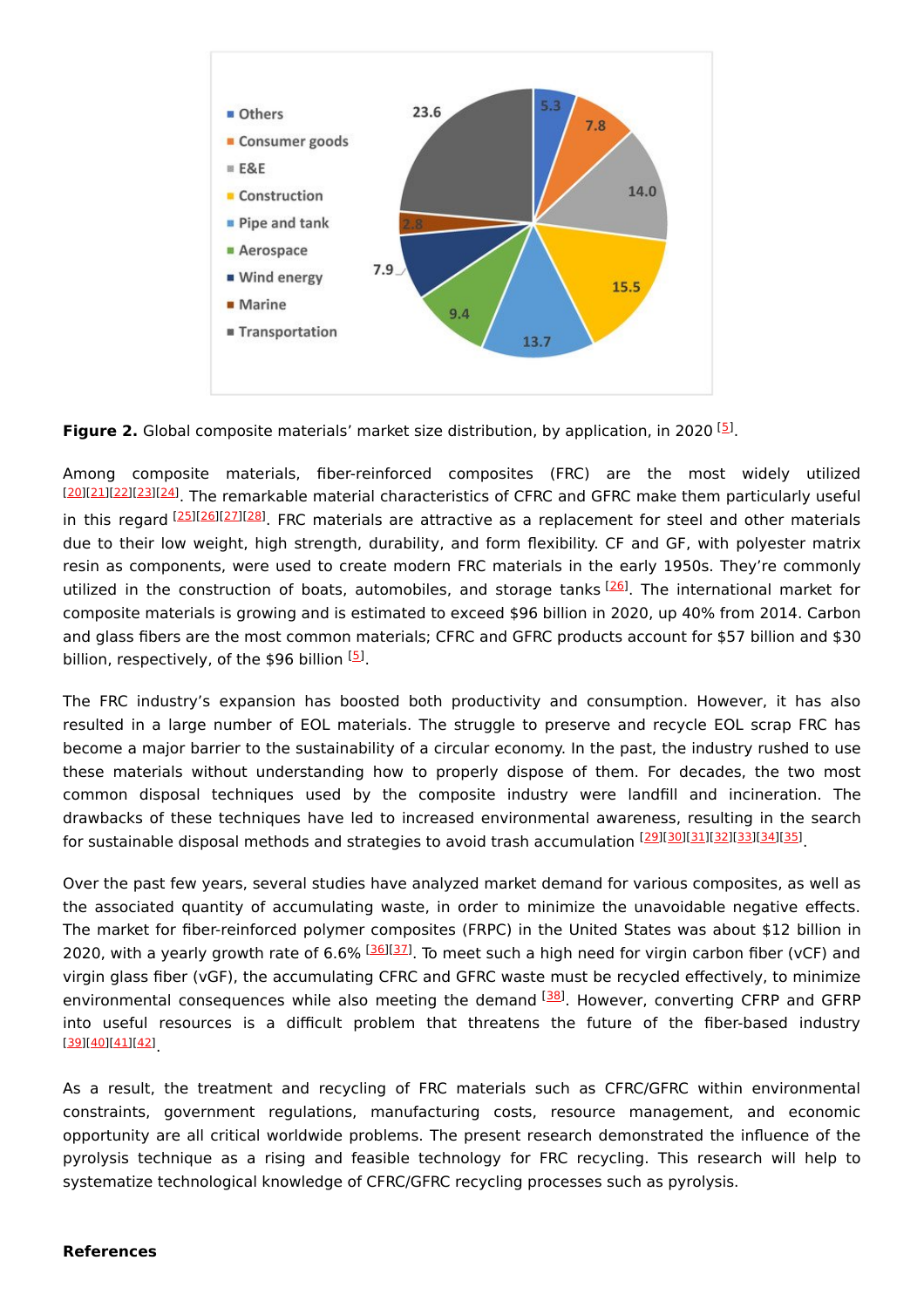- <span id="page-3-0"></span>1. The International Air Transport Association (IATA). Helping Aircraft Decommissioning. 2020. Available online: https://www.iata.org/en/programs/environment/aircraft-decommissioning/ (accessed on 11 August 2021).
- <span id="page-3-1"></span>2. Yang, Y.; Boom, R.; Irion, B.; van Heerden, D.J.; Kuiper, P.; de Wit, H. Recycling of composite materials. Chem. Eng. Process. Process. Intensif. 2012, 51, 53–68.
- <span id="page-3-2"></span>3. Krauklis, A.E.; Karl, C.W.; Gagani, A.I.; Jørgensen, J.K. Composite Material Recycling Technology—State-of-the-Art and Sustainable Development for the 2020s. J. Compos. Sci. 2021, 5, 28.
- <span id="page-3-3"></span>4. Chen, T.; Kazerooni, D.; Ju, L.; Okonski, D.A.; Baird, D.G. Development of Recyclable and High-Performance In Situ Hybrid TLCP/Glass Fiber Composites. J. Compos. Sci. 2020, 4, 125.
- <span id="page-3-4"></span>5. Amaechi, C.V.; Odijie, A.C.; Orok, E.O.; Ye, J. Economic aspects of fiber reinforced polymer composite recycling. Encycl. Renew. Sustain. Mater. 2020, 2, 377–397.
- <span id="page-3-5"></span>6. Amaechi, C.V.; Agbomerie, C.O.; Sotayo, A.; Wang, F.; Hou, X.; Ye, J. Recycling of Renewable Composite Materials in the Offshore Industry. In Reference Module in Materials Science and Materials Engineering; Elsevier: Amsterdam, The Netherlands, 2019.
- <span id="page-3-6"></span>7. Gagani, A.I.; Krauklis, A.E.; Echtermeyer, A.T. Orthotropic fluid diffusion in composite marine structures. Experimental procedure, analytical and numerical modelling of plates, rods and pipes. Compos. Part A Appl. Sci. Manuf. 2018, 115, 196–205.
- <span id="page-3-7"></span>8. Rocha, I.B.C.M.; Parente, E., Jr.; Melo, A.M.C. A hybrid shared/distributed memory parallel genetic algorithm for optimization of laminate composites. Compos. Struct. 2014, 107, 288–297.
- <span id="page-3-8"></span>9. Gagani, A.; Krauklis, A.; Echtermeyer, A.T. Anisotropic fluid diffusion in carbon fiber reinforced composite rods: Experimental, analytical and numerical study. Mar. Struct. 2018, 59, 47–59.
- <span id="page-3-9"></span>10. Starkova, O.; Aniskevich, A. Modelling of moisture sorption by CFRP rebars with vinylester matrix. Adv. Compos. Lett. 2004, 13, 096369350401300603.
- <span id="page-3-10"></span>11. Gagani, A.I.; Krauklis, A.E.; Sæter, E.; Vedvik, N.P.; Echtermeyer, A.T. A novel method for testing and determining ILSS for marine and offshore composites. Compos. Struct. 2019, 220, 431–440.
- <span id="page-3-11"></span>12. Rubino, F.; Nisticò, A.; Tucci, F.; Carlone, P. Marine application of fiber reinforced composites: A review. J. Mar. Sci. Eng. 2020, 8, 26.
- <span id="page-3-12"></span>13. Jayalakshmi, C.G.; Inamdar, A.; Anand, A.; Kandasubramanian, B. Polymer matrix composites as broadband radar absorbing structures for stealth aircrafts. J. Appl. Polym. Sci. 2019, 136, 47241.
- <span id="page-3-13"></span>14. Marsh, G. What's to be done with 'spent'wind turbine blades? Renew. Energy Focus 2017, 22, 20–23.
- <span id="page-3-14"></span>15. Belton, P. What Happens to All the Old Wind Turbines? BBC News: Business. 22 February 2020. Available online: https://www.bbc.com/news/business-51325101 (accessed on 11 May 2021).
- <span id="page-3-15"></span>16. WindEurope–Cefic–EuCIA. Accelerating Wind Turbine Blade Circularity. White Paper. 2020. Available online: https://windeurope.org/wp-content/uploads/files/about-wind/reports/WindEurope-Accelerating-wind-turbinebladecircularity.pdf (accessed on 11 August 2021).
- <span id="page-3-16"></span>17. Liu, P.; Barlow, C.Y. Wind turbine blade waste in 2050. Waste Manag. 2017, 62, 229–240.
- <span id="page-3-17"></span>18. Rescalvo, F.J.; Valverde-Palacios, I.; Suarez, E.; Roldán, A.; Gallego, A. Monitoring of carbon fiber-reinforced old timber beams via strain and multi resonant acoustic emission sensors. Sensors 2018, 18, 1224.
- <span id="page-3-18"></span>19. Liu, Y.; Farnsworth, M.; Tiwari, A. A review of optimisation techniques used in the composite recycling area: State-ofthe-art and steps towards a research agenda. J. Clean. Prod. 2017, 140, 1775–1781.
- <span id="page-3-19"></span>20. Asmatulu, E.; Twomey, J.; Overcash, M. Recycling of fiber reinforced composites and direct structural composite recycling concept. J. Compos. Mater. 2014, 48, 593–608.
- <span id="page-3-20"></span>21. Oliveux, G.; Dandy, L.O.; Leeke, G.A. Current status of recycling of fibre reinforced polymers: Review of technologies, reuse and resulting properties. Prog. Mater. Sci. 2015, 72, 61–99.
- <span id="page-3-21"></span>22. Jensen, J.P.; Skelton, K. Wind turbine blade recycling: Experiences, challenges, and possibilities in a circular economy. Renew Sustain. Energy Rev. 2018, 97, 165–176.
- <span id="page-3-22"></span>23. Lefeuvre, A.; Garnier, S.; Jacquemin, L.; Pillain, B.; Sonnemann, G. Anticipating in-use stocks of carbon fiber reinforced polymers and related waste flows generated by the commercial aeronautical sector until 2050. Resour. Conserv. Recycl. 2017, 125, 264–272.
- <span id="page-3-23"></span>24. Erden, S.; Ho, K. Fiber-reinforced composites. In Fiber Technology for Fiber-Reinforced Composites; Woodhead Publishing: John Solston, UK, 2017; pp. 51–79.
- <span id="page-3-24"></span>25. Pimenta, S.; Pinho, S.T. Recycling carbon fiber reinforced polymers for structural applications: Technology review and market outlook. Waste Manag. 2011, 31, 378–392.
- <span id="page-3-25"></span>26. Cousins, D.S.; Suzuki, Y.; Murray, R.E.; Samaniuk, J.R.; Stebner, A.P. Recycling glass fiber thermoplastic composites from wind turbine blades. J. Clean. Prod. 2019, 209, 1252–1263.
- <span id="page-3-26"></span>27. Yao, S.; Jin, F.; Rhee, K.Y.; Hui, D.; Park, S. Recent advances in carbon fiber-reinforced thermoplastic composites: A review. Compos. B Eng. 2018, 142, 241–250.
- <span id="page-3-27"></span>28. Bachmann, J.; Hidalgo, C.; Bricout, S. Environmental analysis of innovative sustainable composites with potential use in aviation sector—A life cycle assessment review. Sci. China Technol. Sci. 2017, 60, 1301–1317.